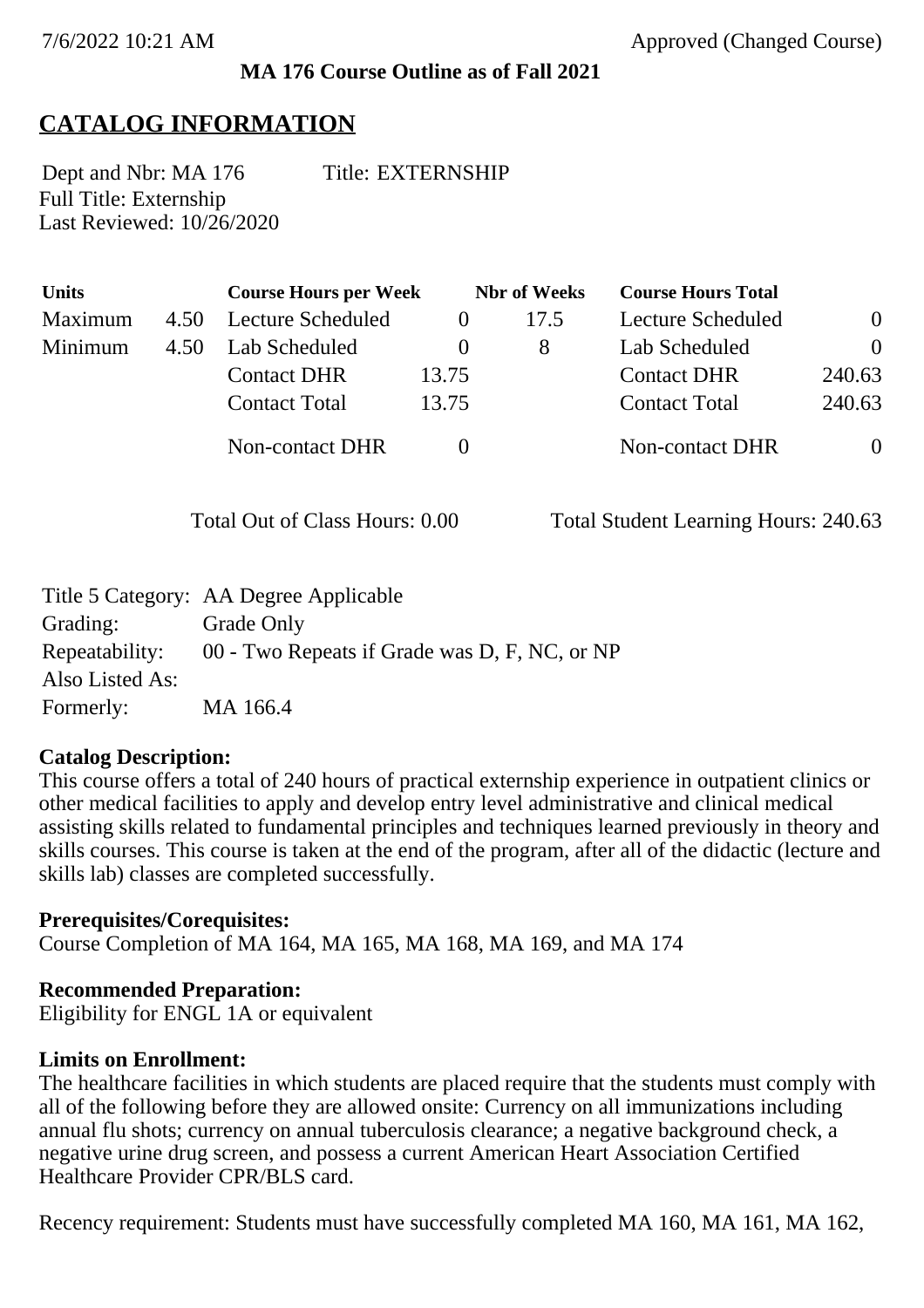MA 163, MA 164, MA 165, MA 167, MA 168, MA 169, and MA 174 within 3 years of enrolling in MA 176.

## **Schedule of Classes Information:**

Description: This course offers a total of 240 hours of practical externship experience in outpatient clinics or other medical facilities to apply and develop entry level administrative and clinical medical assisting skills related to fundamental principles and techniques learned previously in theory and skills courses. This course is taken at the end of the program, after all of the didactic (lecture and skills lab) classes are completed successfully. (Grade Only) Prerequisites/Corequisites: Course Completion of MA 164, MA 165, MA 168, MA 169, and MA 174

Recommended: Eligibility for ENGL 1A or equivalent

Limits on Enrollment: The healthcare facilities in which students are placed require that the students must comply with all of the following before they are allowed onsite: Currency on all immunizations including annual flu shots; currency on annual tuberculosis clearance; a negative background check, a negative urine drug screen, and possess a current American Heart Association Certified Healthcare Provider CPR/BLS card.

Recency requirement: Students must have successfully completed MA 160, MA 161, MA 162, MA 163, MA 164, MA 165, MA 167, MA 168, MA 169, and MA 174 within 3 years of enrolling in MA 176. Transfer Credit: Repeatability: Two Repeats if Grade was D, F, NC, or NP

# **ARTICULATION, MAJOR, and CERTIFICATION INFORMATION:**

| <b>AS Degree:</b><br><b>CSU GE:</b> | Area<br><b>Transfer Area</b> | Effective:<br>Effective: | Inactive:<br>Inactive: |
|-------------------------------------|------------------------------|--------------------------|------------------------|
| IGETC:                              | <b>Transfer Area</b>         | Effective:               | Inactive:              |
| <b>CSU Transfer:</b>                | Effective:                   | Inactive:                |                        |
| <b>UC</b> Transfer:                 | Effective:                   | Inactive:                |                        |

**CID:**

#### **Certificate/Major Applicable:**

[Both Certificate and Major Applicable](SR_ClassCheck.aspx?CourseKey=MA176)

# **COURSE CONTENT**

#### **Student Learning Outcomes:**

Upon completion of the course, students will be able to:

1. Demonstrate readiness for practice as an entry level medical assistant.

2. Apply theoretical understanding of administrative and clinical medical assisting skills by safely and accurately performing MA skills in the patient care setting at entry level.

#### **Objectives:**

Students will be able to: 1. Perform administrative and clinical MA skills and duties at entry level in patient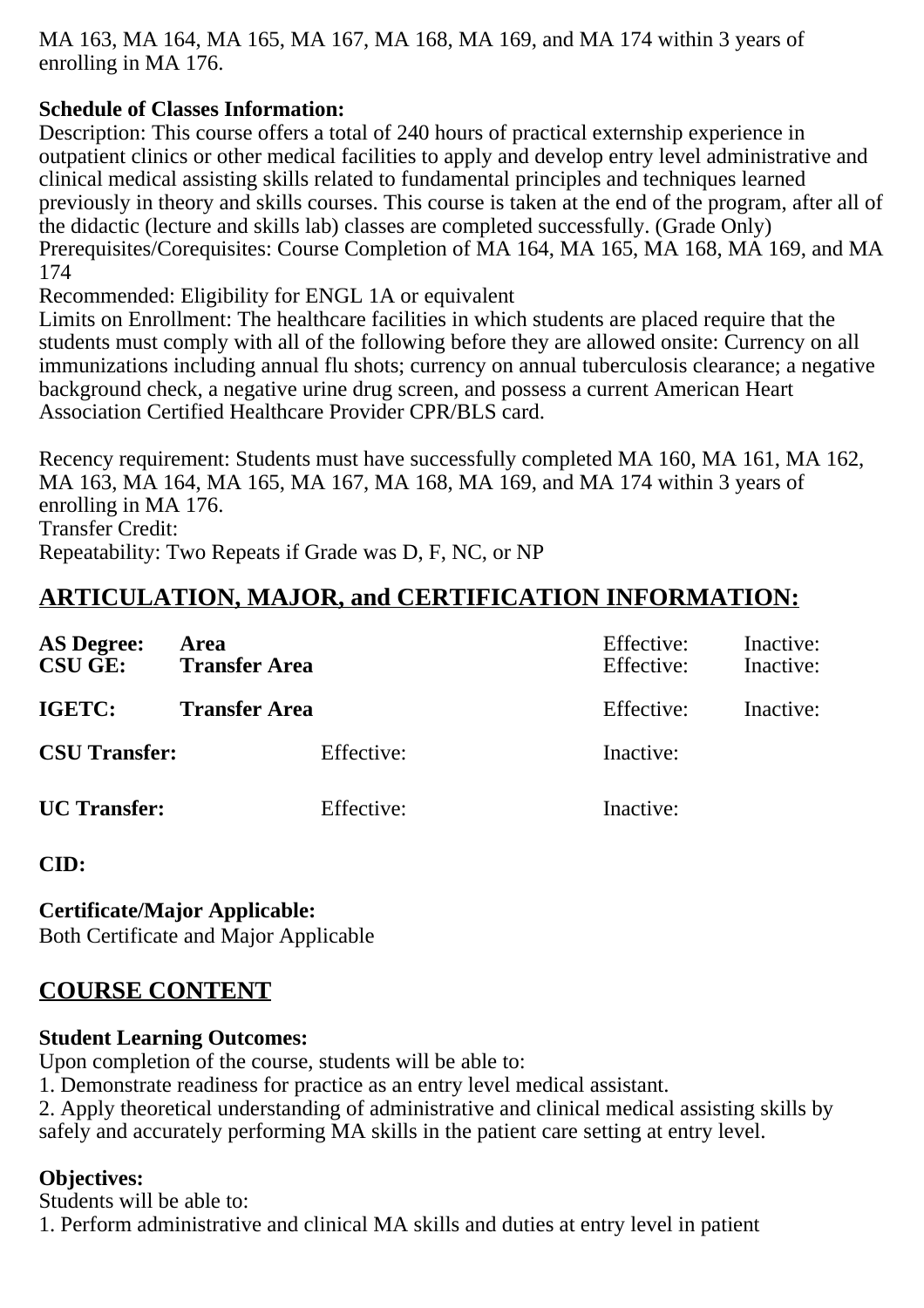care settings in accordance with the Medical Board of California-Medical Assistant (MBCs-MA) scope of practice, Occupational Safety and Health Administration (OSHA) regulations, Health Insurance Portability and Accountability Act (HIPAA) guidelines, California Certifying Board for Medical Assistants (CCBMA) requirements, and the assigned health care facility's policies and procedures

- 2. Prepare, administer and document oral, parenteral, and topical/transdermal medication and vaccinations in accordance with the MBCs-MA scope of practice, OSHA regulations, HIPAA guidelines, CCBMA requirements, and the assigned health care facility's policies and procedures
- 3. Apply principles which have been learned in the prerequisite and corequisite theory and skills courses
- 4. Demonstrate ability to problem-solve, operate equipment safely, and carry out procedures in a timely manner in a provider's office, or other healthcare setting
- 5. Communicate effectively with patients, providers, and other medical staff members demonstrating cultural sensitivity
- 6. Demonstrate professionalism including: dependability, punctuality, cooperation, appropriate appearance, and initiative
- 7. Accurately document in patient's paper and/or electronic medical records
- 8. Prepare and complete the CCBMA application

# **Topics and Scope:**

Onsite Administrative/Clinical Externship

- I. Attend All Required Assigned Clinical Hours
- II. Perform Administrative and Clinical MA Skills in Patient Care Settings
	- A. Medical asepsis
	- B. Room patients
	- C. Patient assessment
	- D. Vital signs
	- E. Examination and history
	- F. Patient teaching
	- G. Ambulatory aids
	- H. Hot and cold therapy
	- I. Assist the provider with office surgery and physical exams
	- J. Aural and opthalmic treatments/procedures
	- K. Wound and minor injury treatments
	- L. Gynecologic, obstetric and prenatal exam and care
	- M. Newborn exam and care
	- N. Pediatric exam and care
	- O. Cardiopulmonary exam and care
	- P. Radiology and diagnostic imaging preparation
	- Q. Emergency procedures
	- R. Document all treatments and procedures on patient's paper and/or electronic medical records
- III. Prepare, Administer and Document Oral, Parenteral, and Topical/Transdermal Medication and Vaccinations
- IV. Apply Concepts and Utilize Techniques Learned in all Previous and Current MA Theory and Skills Courses
- V. Demonstrate ability to Problem-Solve, Operate Equipment Safely, and Carry Out Procedures in a Timely Manner
- VI. Communicate Effectively with Instructor, Patients, Providers, and other Medical Staff Members while Demonstrating Cultural Sensitivity